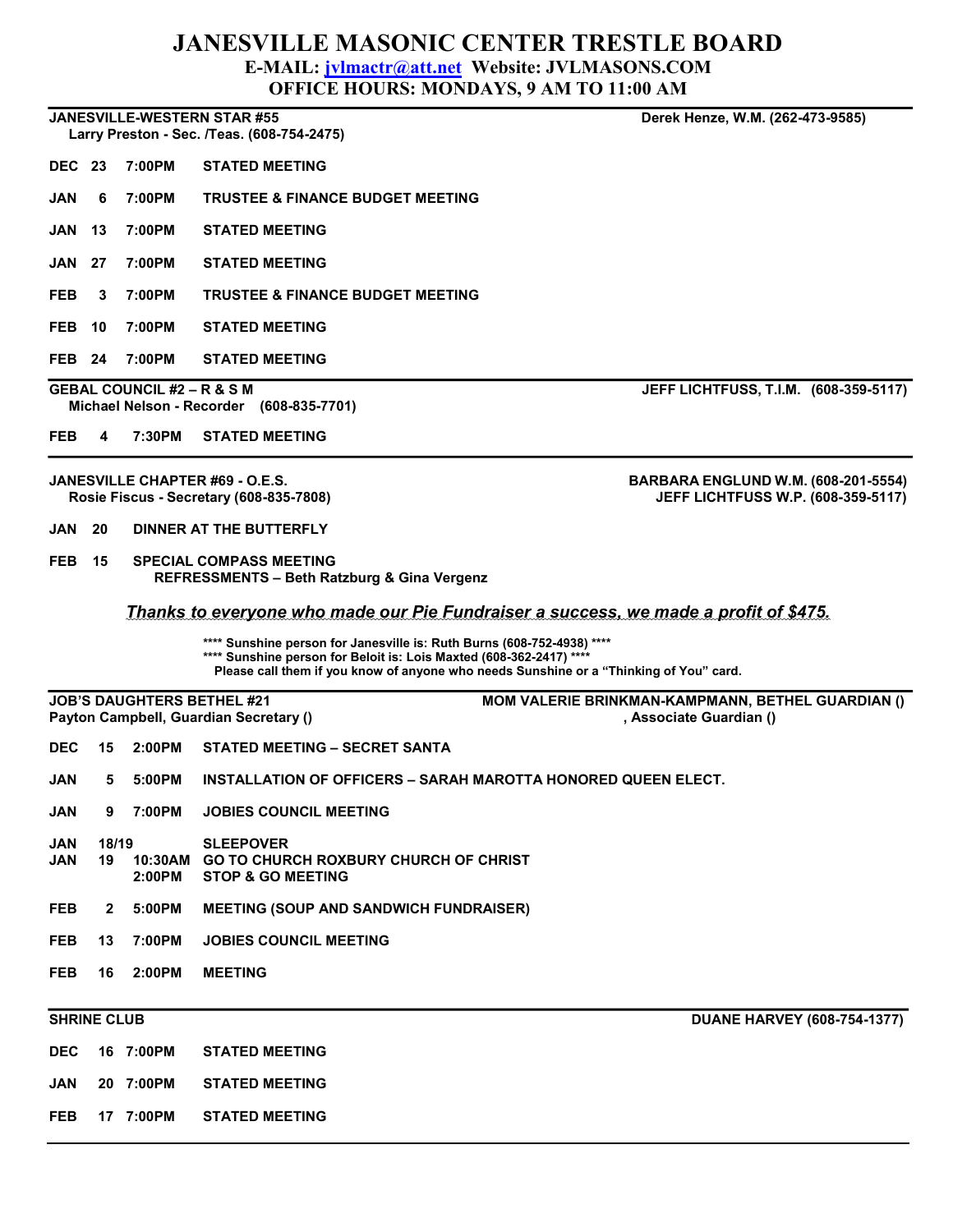

# JANESVILLE'S TRESTLE-BOARD DESIGNS

E-mail: jvlmactr@ATT.NET



Website: jvlmasons.com

# JANUARY 2020

| <b>SUNDAY</b>                                                                    | <b>MONDAY</b>                                                                                                                             | <b>TUESDAY</b>                                                                     | <b>WEDNESDAY</b>                                                 | <b>THURSDAY</b>                                                                     | <b>FRIDAY</b> | <b>SATURDAY</b>                                                 |  |  |  |
|----------------------------------------------------------------------------------|-------------------------------------------------------------------------------------------------------------------------------------------|------------------------------------------------------------------------------------|------------------------------------------------------------------|-------------------------------------------------------------------------------------|---------------|-----------------------------------------------------------------|--|--|--|
|                                                                                  |                                                                                                                                           |                                                                                    | 1                                                                | $\overline{2}$                                                                      | 3             | 4<br>(JWS 55<br><b>PRACTICE 9 AM)</b><br>&<br><b>BREAKFAST</b>  |  |  |  |
| 5<br><b>JOB'S</b><br><b>DAUGHTERS</b><br><b>STATED</b><br><b>MEETING 5:00PM</b>  | 6<br><b>JANESVILLE-</b><br><b>WESTERN STAR</b><br><b>TRUSTEES &amp;</b><br><b>FINANCE</b><br><b>COMMITTEE</b><br>7:00PM<br><b>MEETING</b> | $\overline{7}$<br><b>GEBEL</b><br><b>COUNCIL #2</b><br><b>NO</b><br><b>MEETING</b> | 8<br>O.E.S. #69<br><b>NO</b><br><b>STATED</b><br><b>MEETING</b>  | 9<br><b>JOB'S</b><br><b>DAUGHTERS</b><br><b>COUNCIL</b><br><b>MEETING</b><br>7:00PM | 10            | 11<br>(JWS 55<br><b>PRACTICE 9 AM)</b><br>&<br><b>BREAKFAST</b> |  |  |  |
| 12                                                                               | 13<br><b>JANESVILLE-</b><br><b>WESTERN STAR</b><br>#55<br>7:00PM<br><b>MEETING</b>                                                        | 14<br><b>AMERICAN</b><br><b>LEGION</b><br><b>MEETING</b><br>6:00PM                 | 15                                                               | 16                                                                                  | 17            | 18<br>(JWS 55<br><b>PRACTICE 9 AM)</b><br>&<br><b>BREAKFAST</b> |  |  |  |
| 19<br><b>JOB'S</b><br><b>DAUGHTERS</b><br><b>STATED</b><br><b>MEETING 2:00PM</b> | 20<br><b>BLOOD DRIVE</b><br>9:30AM-2:30PM<br><b>ZOR SHRINE</b><br><b>CLUB</b><br>7:00PM                                                   | 21                                                                                 | 22<br>O.E.S. #69<br><b>NO</b><br><b>STATED</b><br><b>MEETING</b> | 23                                                                                  | 24            | 25<br>(JWS 55<br><b>PRACTICE 9 AM)</b><br>&<br><b>BREAKFAST</b> |  |  |  |
| 26                                                                               | 27<br><b>JANESVILLE-</b><br><b>WESTERN STAR</b><br>#55<br>7:00PM<br><b>MEETING</b>                                                        | 28                                                                                 | 29                                                               | 30                                                                                  | 31            |                                                                 |  |  |  |
|                                                                                  |                                                                                                                                           |                                                                                    |                                                                  |                                                                                     |               |                                                                 |  |  |  |

## FEBRUARY 2020

| <b>SUNDAY</b>                                                                                | <b>MONDAY</b>                                                                                                                             | <b>TUESDAY</b>                                              | <b>WEDNESDAY</b>                                                 | <b>THURSDAY</b>                                                                      | <b>FRIDAY</b>  | <b>SATURDAY</b>                                                                                                             |
|----------------------------------------------------------------------------------------------|-------------------------------------------------------------------------------------------------------------------------------------------|-------------------------------------------------------------|------------------------------------------------------------------|--------------------------------------------------------------------------------------|----------------|-----------------------------------------------------------------------------------------------------------------------------|
|                                                                                              |                                                                                                                                           |                                                             |                                                                  |                                                                                      |                | 1<br>(JWS 55<br><b>PRACTICE 9 AM)</b><br>&<br><b>BREAKFAST</b>                                                              |
| $\overline{2}$<br><b>JOB'S</b><br><b>DAUGHTERS</b><br><b>STATED</b><br><b>MEETING 5:00PM</b> | 3<br><b>JANESVILLE-</b><br><b>WESTERN STAR</b><br><b>TRUSTEES &amp;</b><br><b>FINANCE</b><br><b>COMMITTEE</b><br>7:00PM<br><b>MEETING</b> | 4<br><b>GEBEL COUNCIL</b><br>#2<br>7:30PM<br><b>MEETING</b> | 5                                                                | 6                                                                                    | $\overline{7}$ | 8<br>(JWS 55<br><b>PRACTICE 9 AM)</b><br>&<br><b>BREAKFAST</b>                                                              |
| 9                                                                                            | 10<br><b>JANESVILLE-</b><br><b>WESTERN STAR</b><br>#55<br>7:00PM<br><b>MEETING</b>                                                        | 11                                                          | 12<br>O.E.S. #69<br><b>NO</b><br><b>STATED</b><br><b>MEETING</b> | 13<br><b>JOB'S</b><br><b>DAUGHTERS</b><br><b>COUNCIL</b><br><b>MEETING</b><br>7:00PM | 14             | 15<br>(JWS 55<br><b>PRACTICE 9 AM)</b><br>&<br><b>BREAKFAST</b><br>O.E.S. #69<br>3:00PM<br><b>COMPASS</b><br><b>MEETING</b> |
| 16<br><b>JOB'S</b><br><b>DAUGHTERS</b><br><b>STATED</b><br><b>MEETING 2:00PM</b>             | 17<br><b>BLOOD DRIVE</b><br>9:30AM-2:30PM<br><b>ZOR SHRINE</b><br><b>CLUB</b><br>7:00PM                                                   | 18                                                          | 19                                                               | 20                                                                                   | 21             | 22<br>(JWS 55<br><b>PRACTICE 9 AM)</b><br>ጼ<br><b>BREAKFAST</b>                                                             |
| 23                                                                                           | 24<br><b>JANESVILLE-</b><br><b>WESTERN STAR</b><br>#55<br>7:00PM<br><b>MEETING</b>                                                        | 25                                                          | 26<br>O.E.S. #69<br><b>NO</b><br><b>STATED</b><br><b>MEETING</b> | 27                                                                                   | 28             | 29<br>(JWS 55<br><b>PRACTICE 9 AM)</b><br>&<br><b>BREAKFAST</b>                                                             |